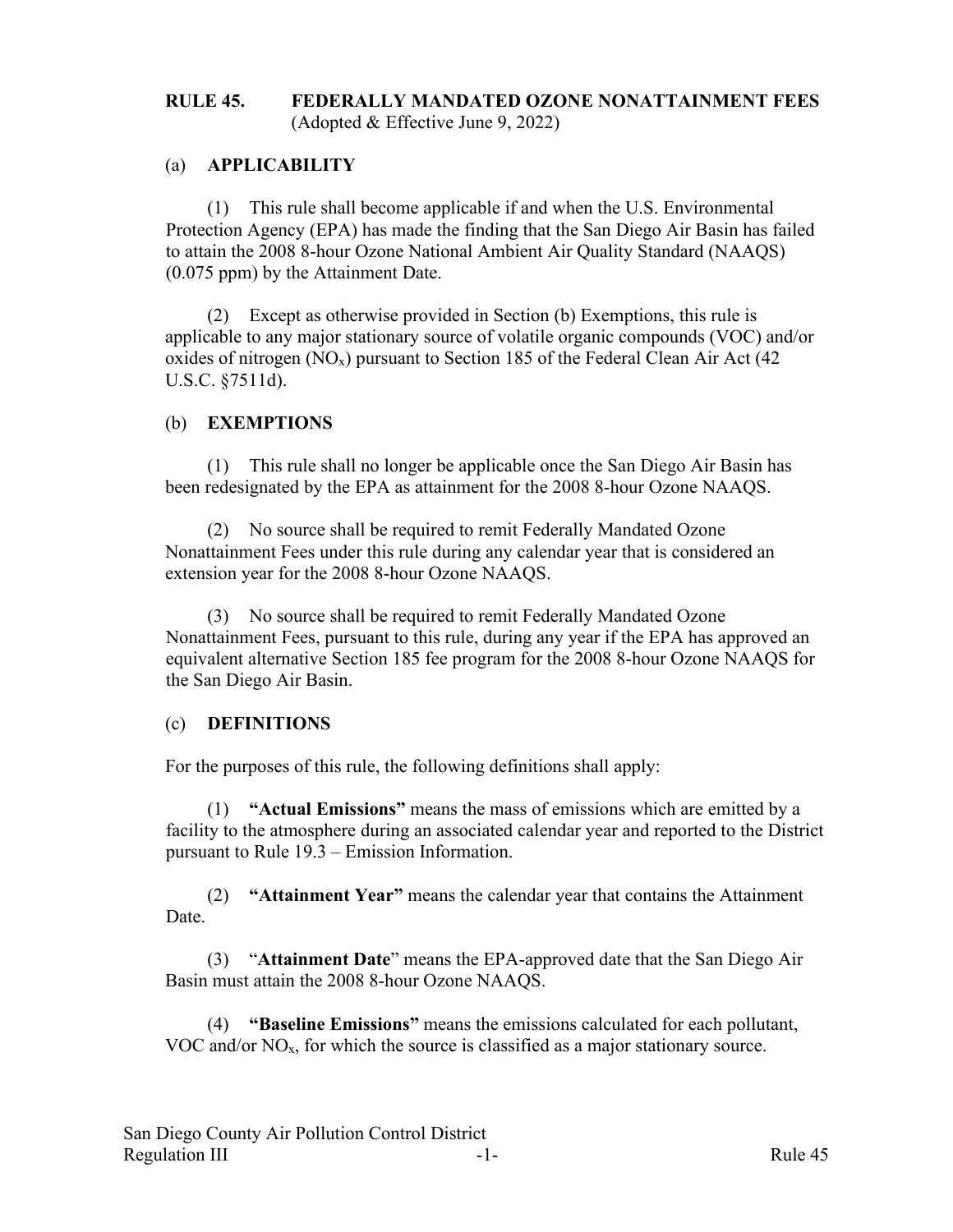(i) For a major stationary source that began operation prior to the attainment year and was a major source during the entirety of the attainment year, the baseline emissions shall be the lower of:

(A) the amount of emissions allowed under permit(s) or any applicable rule(s) for the facility during the attainment year, or

(B) the actual emissions for the facility during the attainment year.

(ii) For a stationary source that began operation prior to the attainment year but transitioned to major source status during the attainment year, the baseline emissions shall be the lower of:

(A) the amount of emissions allowed under permit(s) or any applicable rule(s) for the facility during the operational period as a major source, extrapolated over the entire attainment year, or

(B) the actual emissions for the facility during the operational period as a major source, extrapolated over the entire attainment year.

(iii) For a major stationary source that begins operation during the attainment year, the baseline emissions shall be the lower of:

(A) the amount of emissions allowed under permit(s) or any applicable rule(s) for the facility during the attainment year, extrapolated over the entire attainment year, or

(B) the actual emissions for the facility during the operational period, extrapolated over the entire attainment year.

(iv) For a major stationary source that begins operation or a stationary source that transitions to major source status after the attainment year, the baseline emissions shall be the lower of:

 $(A)$  the amount of emissions allowed under permit(s) or any applicable rule(s) for the facility during the first year of operation or the operational period as a major source, extrapolated over the entire first year as a major source, or

(B) the actual emissions for the facility during the first year of operation or the operational period as a major source, extrapolated over the entire first year as a major source.

(5) **"Extension Year"** means the year that the EPA may grant, pursuant to Section 181(a)(5) of the Clean Air Act and upon the state's request, to extend the Attainment Date.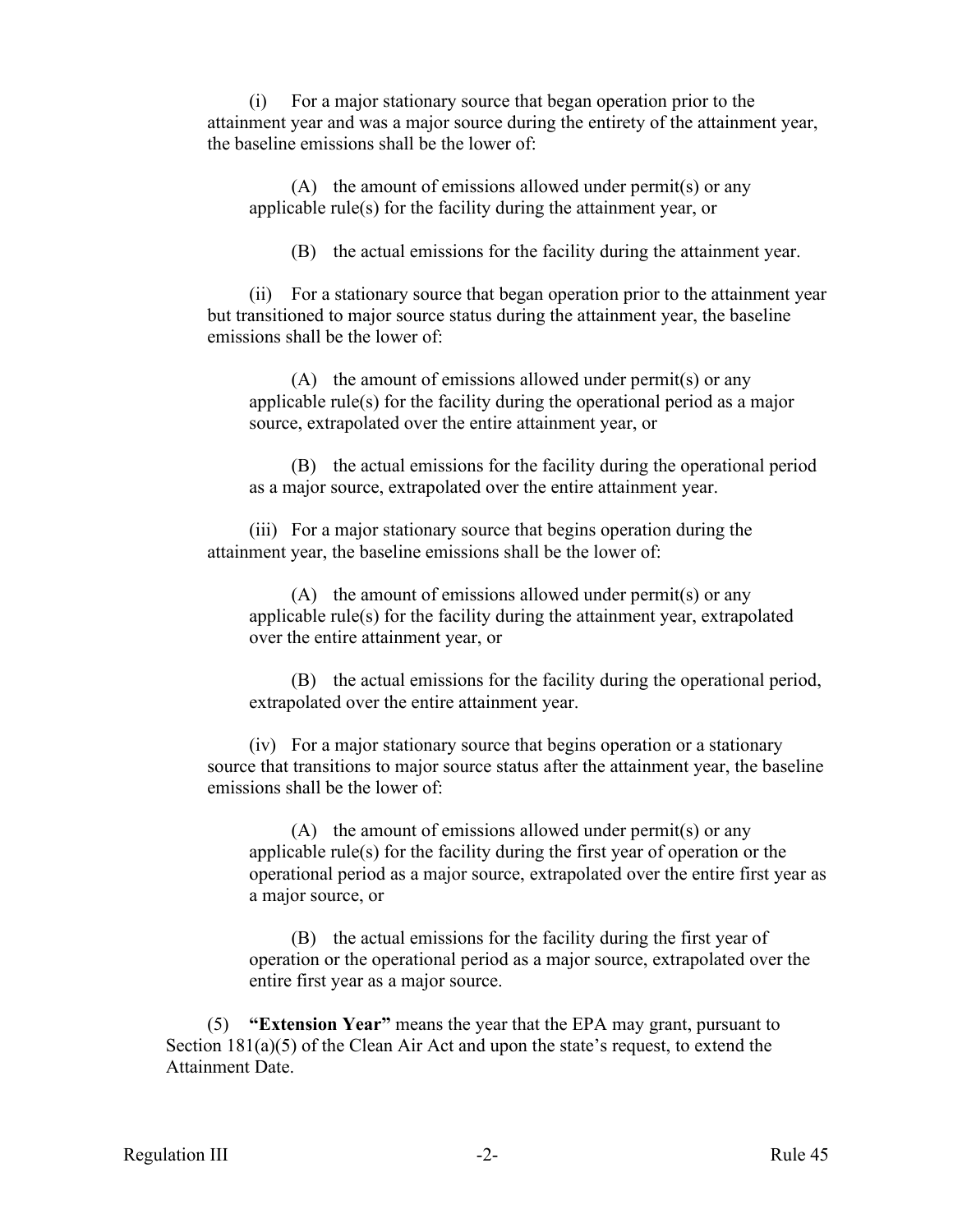(6) **"Fee Assessment Year"** means a calendar year in which emissions occurred for which Federally Mandated Ozone Nonattainment Fees are being calculated and assessed under the provisions of this rule. The Fee Assessment Year is generally the calendar year prior to the Fee Collection Year.

(7) **"Fee Collection Year"** means a calendar year in which Federally Mandated Ozone Nonattainment Fees are being invoiced, generally the calendar year following the Fee Assessment Year.

(8) **"Major Stationary Source"** means the same as a "Federal Major Stationary Source" as defined in Rule 20.1 – New Source Review (NSR)-General Provisions, Section (c) Definitions.

(9) **"Oxides of Nitrogen (NO<sub>x</sub>)"** means the same as defined in Rule  $2 -$ Definitions.

(10) **"Volatile Organic Compound (VOC)"** means the same as defined in Rule 2 – Definitions.

# (d) **ADMINISTRATIVE REQUIREMENTS**

(1) Annual Assessment of Fees for the 2008 8-hour Ozone NAAQS

Except as provided in Section (b) Exemptions, the Air Pollution Control Officer shall assess annual Federally Mandated Ozone Nonattainment Fees, beginning the second year after the Attainment Year, for emissions in the previous calendar year (the Fee Assessment Year). The fee(s) shall be determined, pursuant to Subsection  $(d)(2)$ below, using Attainment Year (baseline) emissions and Fee Assessment Year emissions.

# (2) Fee Determination

The fee shall be \$5,000 (in 1990 dollars), adjusted pursuant to Subsection (d)(3), per ton of actual VOC or  $NO<sub>x</sub>$  emissions during the Fee Assessment year that exceed 80% of the baseline emissions.

> Fee (NO<sub>x</sub>) = 5000 \* [E<sub>A</sub> – (0.8 \* E<sub>B</sub>)] \* (1 + CPI) Fee (VOC) = 5000  $*$  [E<sub>C</sub> – (0.8  $*$  E<sub>D</sub>)]  $*$  (1 + CPI)

Where:

Fee = Federally Mandated Ozone Nonattainment Fee (in dollars)

- $E_A$  = actual NO<sub>x</sub> emissions for the applicable Fee Assessment year (in tons per year)
- $E_B$  = baseline NO<sub>x</sub> emissions (in tons per year)
- $E_C$  = actual VOC emissions for the applicable Fee Assessment year (in tons per year)
- $E_D$  = baseline VOC emissions (in tons per year)
- $CPI$  = percent change in the Consumer Price Index since 1990, as determined by Subsection (d)(3)

Regulation III -3- Rule 45